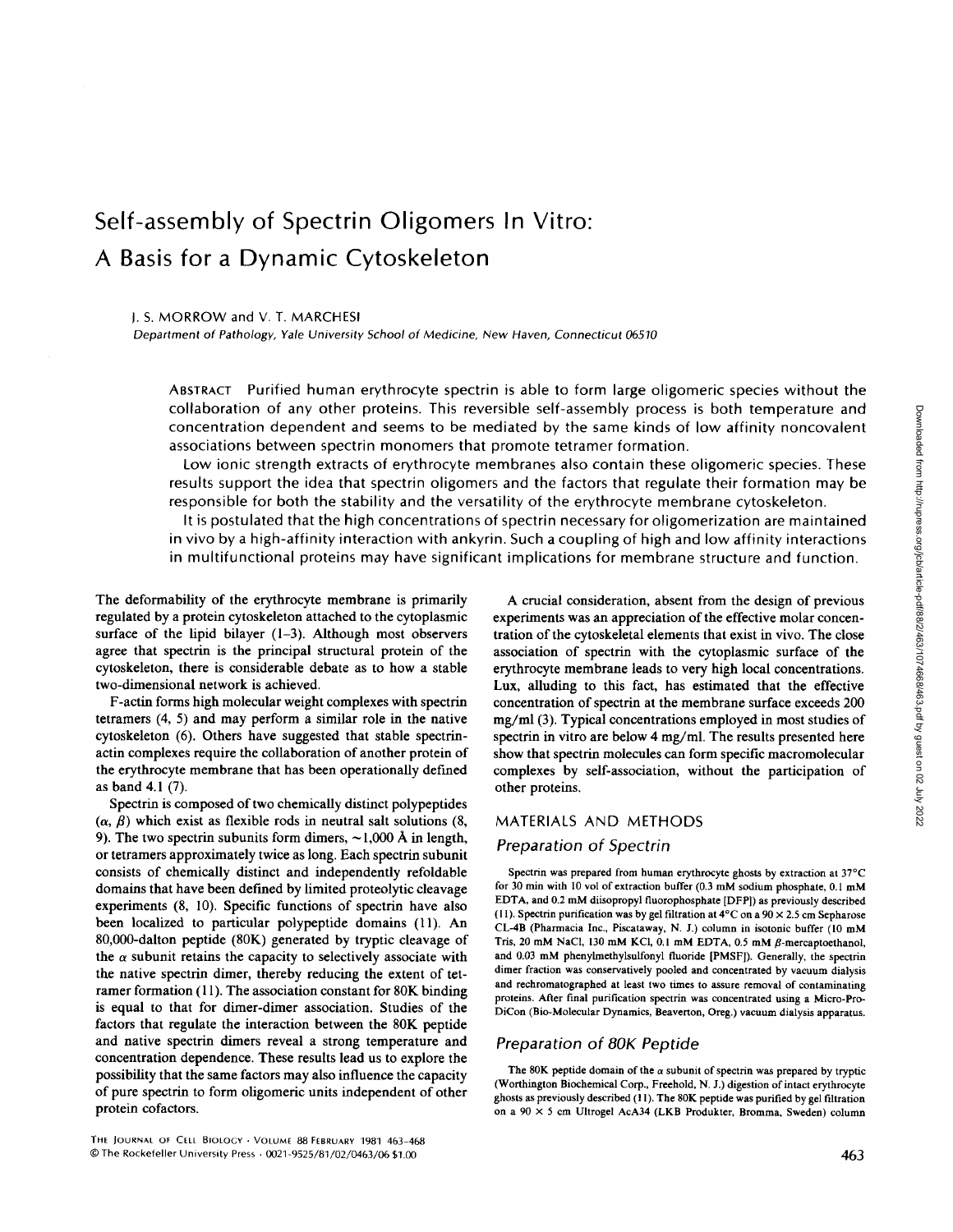using  $0.1\%$  NaDodSO<sub>4</sub>, 40 mM sodium phosphate, 1 mM EDTA, 0.03 mM PMSF, and 0.1 mM dithiothreitol buffer at pH 7.5. Generally, three repetitive passes through this column were required for adequate purification . Exhaustive dialysis removed NaDodS04

## Rotary-Shadowed Electron Micrographs

Samples were prepared for rotary shadowing by spraying in a solution of 70% glycerol at 4° C onto a freshly cleaned mica substrate (9, l2). The shadowed replicas were examined on a Philips EM-300 electron microscope .

### Determination of Protein Concentration

Protein concentrations were determined in quadruplicate by the method of Lowry et al. (13). When the concentration was used for quantitative analysis determinations were done by duplicate amino-acid analysis on a Durrum D-500 amino acid analyzer (Durrum Instrument Corp., Sunnyvale, Calif.).

#### Polyacrylamide Gel Electrophoresis

Sodium dodecyl sulfate gel electrophoresis was performed in nongradient gels following the procedure of Laemmli (14). Total acrylamide concentration was generally 10%.

Nondenatured gel electrophoresis was performed in either tube or stab gels with an acrylamide gradient of 2 to 5%. The bis-acrylamide content was  $4\%$  of total acrylamide. The gel and running buffer was 40 mM Tris, 20 mM sodium acetate, <sup>2</sup> mM EDTA, pH 7.4 (I1) . All nondetergent samples were loaded and electrophoresed at  $4^{\circ}$ C for 2,400 volt hours, with frequent changes of the running buffer to prevent pH drift.

#### RESULTS

# Spectrin Self-associates to Form High Molecular Weight Oligomers

When the low ionic strength extract of erythrocyte ghosts was chromatographed at 4°C on Sepharose 4B, a number of protein peaks were evident (Fig. 1) . The void fraction contained a mixture of high molecular weight protein complexes; it is in this fraction that most of the band 4.1 and actin were found (9) . The tetrameric and dimeric forms of spectrin were at increasing elution volumes (15) . Free G-actin and other minor components followed the elution of dimeric spectrin . The relative amounts of dimeric and tetrameric forms recovered was a function of the temperature of the extraction, a 37°C extraction favoring the dimer. A simple thermodynamic equilibrium between dimeric and tetrameric forms of spectrin was found, as was first clearly demonstrated by Ungewickell and Gratzer (16).

Because of trace contamination with actin, the dimer spectrin fraction was pooled, concentrated, and rechromatographed two times. The elution profile of the first and final chromatography steps, together with NaDodS04 polyacrylamide gel electrophoretic analysis of the purified spectrin, is shown in Fig. 1. Comparison with reference Coomassie-Blue-stained gels of chicken skeletal muscle actin indicated that the level ofresidual actin contamination was  $\langle 0.08\% \left( wt/wt \right) \rangle$ , or less than approximately one molecule of actin monomer for every 200 molecules of spectrin monomer. At no level of spectrin loading (up to <sup>170</sup>  $\mu$ g) was band 4.1 contamination detectable.

The formation of high molecular weight oligomers from purified dimer was detected by several methods; all yielded comparable results. These methods included gel filtration on BioGel A-150 (Bio-Rod Laboratories, Richmond, Calif.), sedimentation velocity in sucrose density gradients, and electrophoresis in 2-5% polyacrylamide gels at 4°C in the absence of denaturants. The latter method, as previously reported (11), is particularly well suited for the analysis of spectrin oligomeric

states. Such gels are able to resolve spectrin complexes up to 5  $\times$  10<sup>6</sup> daltons as distinct species.

Dilute solutions of the purified spectrin dimer  $(1-2 \text{ mg/ml})$ , equilibrated at 30°C in isotonic buffer, displayed the expected pattern of dimer and tetramer species (Fig. 2, left). The behavior of more highly concentrated spectrin solutions was examined after vacuum dialysis. Levels ranging from 18 to 24 mg/ ml were achieved, which proved sufficient to demonstrate the capacity of spectrin to self-associate far beyond the tetrameric state. At these concentrations, spectrin solutions were clear, faintly yellow, and viscous. Such solutions were stable upon storage at 0°C for at least 2 wk. The predominant species after concentration at 4°C was the dimer, as expected from the characteristic temperature dependence of tetramer formation (16). Upon incubation at  $30^{\circ}$ C, a shift to higher oligomeric



FIGURE <sup>1</sup> Purification of spectrin on Sepharose CL-48. Crude low ionic strength extract contains multiple peaks (dashed line). Thricepurified dimer fraction contains only dimer and a slight amount of tetramer (solid line). NaDodSO<sub>4</sub> analysis of  $25 \mu g$  of purified spectrin and  $0.05 \mu g$  of skeletal muscle actin are shown for comparison (inset). Residual actin contamination in the spectrin sample was less than one actin monomer to 200 spectrin monomers. The included volume of the column is marked by the dye peak near 470 ml



FIGURE 2 Analysis of spectrin oligomers by nondenaturing gradient gel electrophoresis. Spectrin at low concentration  $(-1 \text{ mg/ml})$  is composed predominantly of dimer and tetramer (left) . Higher molecular weight species are present at higher concentrations (18 mg/ ml) (right). The transition to these oligomeric forms is a time- and temperature-dependent equilibrium process The time-course study shown was done at 30°C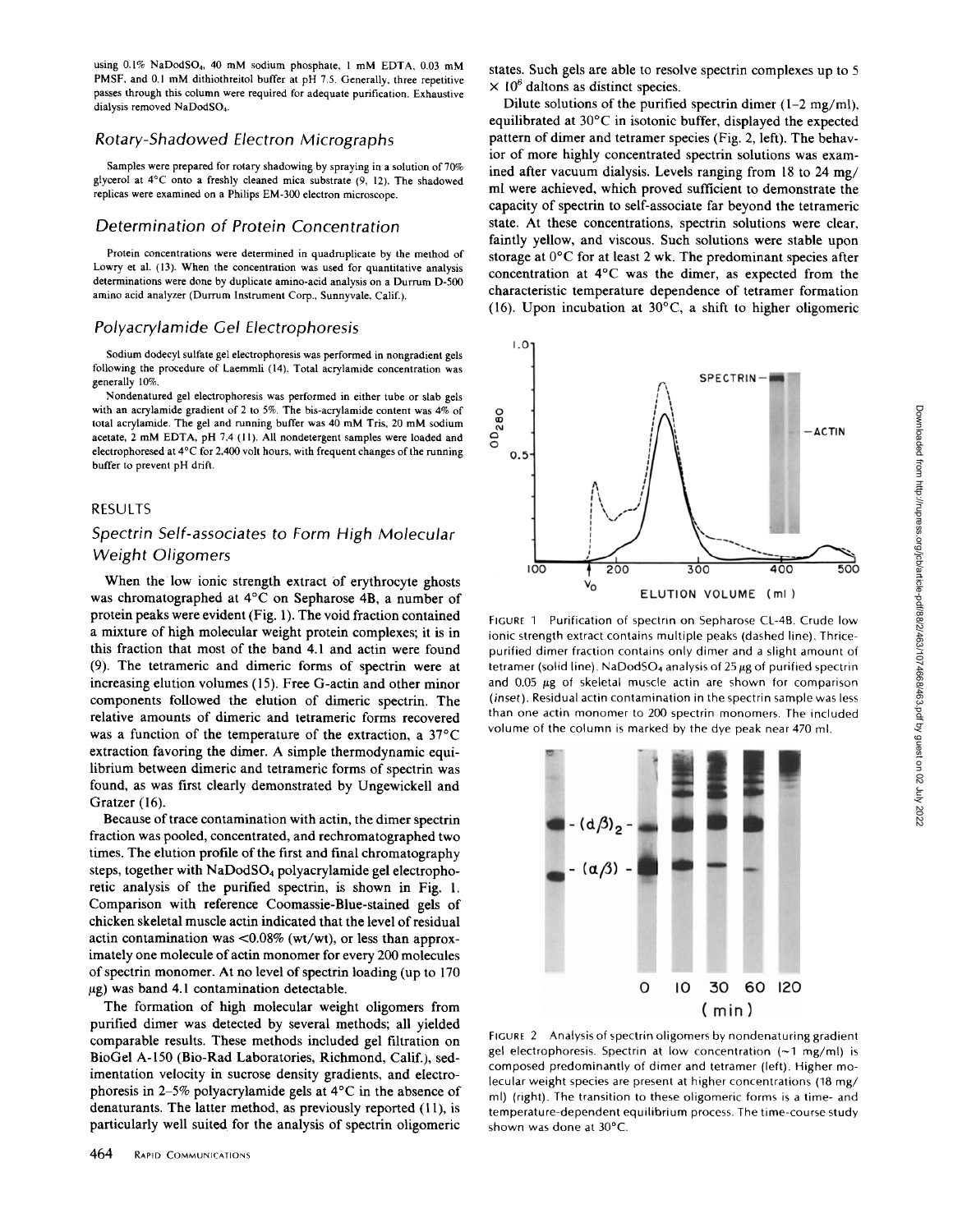species occurred; equilibrium was achieved after  $\sim$  60-90 min (Fig. 2, right). Association states much larger than tetramer were achieved. Dilution and reincubation of a spectrin solution containing these higher oligomers reversed the oligomer distribution to a level characteristic of the new concentration (data not shown). The dependence of the oligomer distribution on mass-law considerations is illustrated in Fig. 3. Aliquots of a concentrated spectrin solution, diluted as indicated, were incubated for <sup>1</sup> h. The resultant distribution of oligomeric species was a direct function of the spectrin concentration. The oligomers were not influenced by the presence or absence of <sup>1</sup> mM EDTA; 0.1 mM Ca<sup>++</sup> or Mg<sup>++</sup>; 0.5 mM  $\beta$ -mercaptoethanol or dithiothreitol; or  $5 \times 10^{-7}$  M cytochalasin-D.

A plot of migration distance vs. estimated molecular weight (Fig. 3) reveals that all oligomeric species above 950,000 daltons (tetramer) fit a straight line ( $|R| = 0.998$ ), with an incremental molecular weight between species of 475,000. Thus, each higher oligomer is formed by the incorporation of one additional spectrin dimer. The dimeric and tetrameric forms of spectrin have enhanced electrophoretic mobilities relative to the larger complexes . Our tentative interpretation of this behavior attributes the anomalous mobility of spectrin dimers and tetramers to their highly flexible and extended shape, compared with the more globular and rigid structure of the oligomers (see below) . The highest molecular weight species so far clearly discerned is  $5.2 \times 10^6$ , corresponding to a complex of 11 spectrin dimers. Higher forms exist but are difficult to resolve on the gel electrophoretic system used. It is conceivable that there may be no limit to the extent of spectrin oligomerization.

# Higher Spectrin Oligomers Involve a Bivalent Tetramer Formation Site

The nature of the oligomerization process of spectrin is suggested by studies of the 80K peptide obtained by restricted tryptic digestion of spectrin  $(8, 11)$ . The binding of this peptide at nominal concentrations of spectrin and peptide (0.5 mg/ml) appeared to be specific for dimeric spectrin (11). However, at higher concentrations (>2 mg/ml), some binding of 80K to the tetramer became detectable. The important features of this binding process are shown in Fig. 4. An equimolar 80K and 74K peptide mixture was incubated with dimeric spectrin at 30°C. The 74K peptide was obtained from the 80K peptide by tryptic digestion for 1 h at  $0^{\circ}$ C (enzyme/substrate = 1:100). After incubation, the oligomer population was analyzed by two-dimensional gel electrophoresis. Four oligomeric complexes are evident in the nondenaturing first dimension, in addition to the free 80K and 74K peptide mixture nearest the anode. The four oligomeric complexes correspond, in order of increasing mobility, to a complex of 80K peptide and tetrameric spectrin; tetrameric spectrin; a complex of 80K peptide and dimeric spectrin; and dimeric spectrin. The composition of each of these complexes is evident by  $NaDodSO<sub>4</sub>$  gel analysis in the second dimension. The inability of 74K peptide to bind confirms the highly specific nature of the 80K peptide interaction with spectrin, and suggests that a terminal 6,000-dalton portion of the 80K peptide is an essential part of the dimerdimer association site. The ability of this peptide to bind to tetramer, without dissociating the tetramer, indicates that the tetramer formation site must be bivalent. Earlier studies have established that the 80K peptide binds noncovalently to a 28,000-dalton  $\beta$ -chain peptide domain (11). Direct visualization by electron microscopy of ferritin-labeled 80K peptide binding to dimeric spectrin (data not shown) indicates that the



FIGURE <sup>3</sup> Concentration dependence of oligomer distribution (Left) Spectrin was concentrated to 24 mg/ml and then diluted with isotonic buffer to the concentrations indicated and incubated at 30°C for 1 h, before electrophoresis. (Right) The electrophoretic migration of the oligomeric species is uniform, and consistent with an incremental molecular weight between species of 475,000 ( $R =$ -0.998). The migration rate of the tetrameric and dimeric species is anomalously high . Each data point represents the average of four separate determinations.



FIGURE 4 Dimer and tetramer forms of spectrin bind an 80K peptide derived from the  $\alpha$  subunit. Samples of spectrin and equivalent amounts of two peptides (80K and 74K) were incubated at  $30^{\circ}$ C for 30 min and then analyzed by two-dimensional gel electrophoresis. Spectrin tetramer and dimer bind the 80K peptide; the 74K peptide shows no binding. The first-dimension nondenaturing gel in this experiment was 4% acrylamide .

80K peptide binds to an end of the spectrin dimer. Together, as discussed below, these data suggest that tetrameric spectrin is formed by duplicate, but independent paired interactions<br>between terminal peptide domains of the  $\alpha$  and  $\beta$  subunits. The peptides involved are probably a terminal 6,000-dalton domain of the  $\alpha$  subunit and part of a 28,000-dalton domain of the  $\beta$  subunit. The bivalent nature of this association allows a free 80K peptide to bind without dissociating the tetramer .

Additional molecules of spectrin dimer might bind in <sup>a</sup> similar fashion. This possibility is strengthened by the fact that the 80K peptide is an effective competitor for oligomer formation. In separate experiments (data not shown) increasing amounts of 80K peptide are able to progressively reduce the extent of spectrin oligomerization. Thus higher forms may involve multiple spectrin dimers joined at their ends. The driving force in the formation of such species appears to be predominantly the spectrin concentration . At the anticipated in vivo membrane concentrations, it seems likely that a broad size distribution of spectrin oligomers would exist.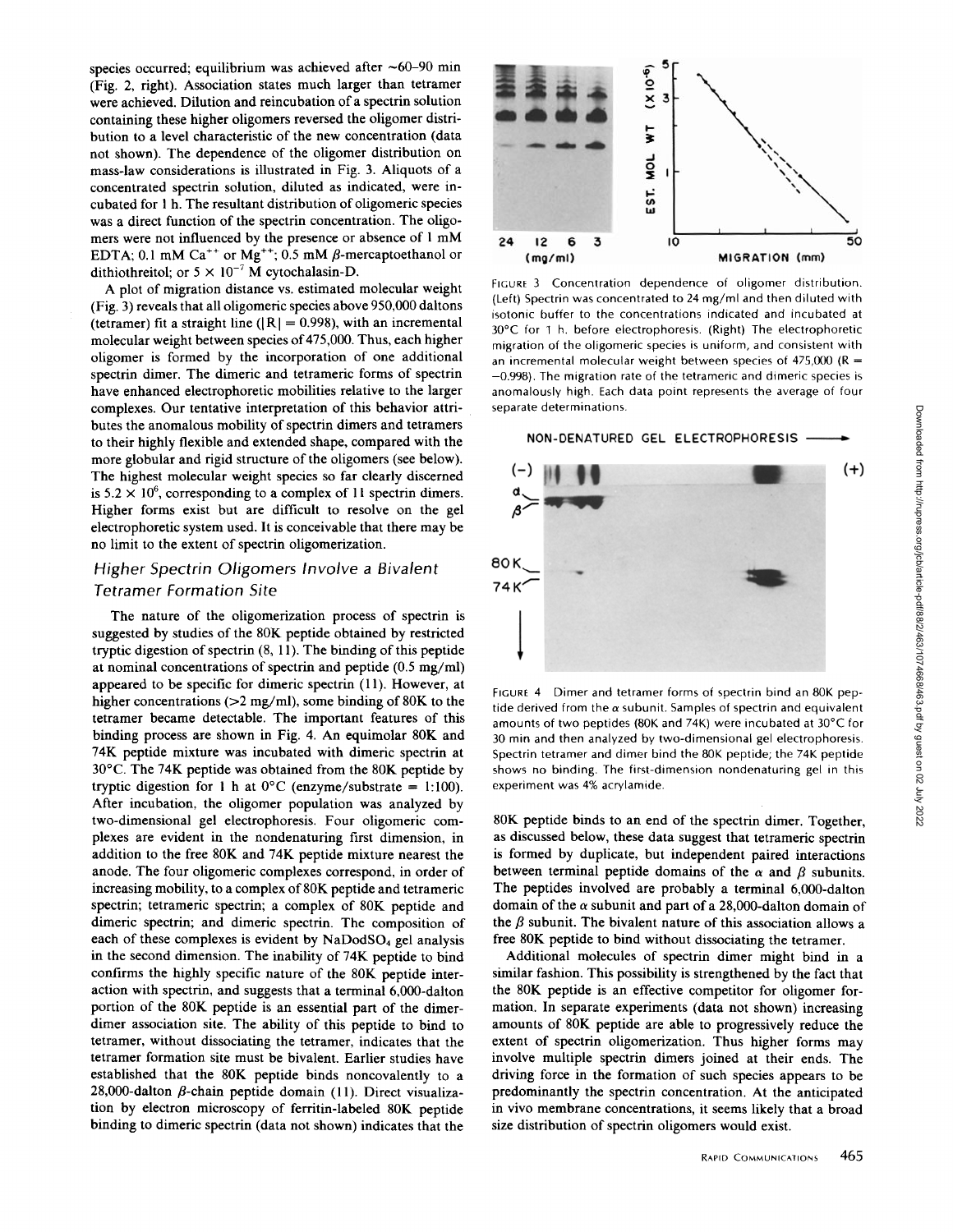# Electron Micrographs Reveal Oligomers of Spectrin

Rotary-shadowed replicas of spectrin may be visualized directly by electron microscopy (9, 12). Such studies have indicated that dimeric spectrin is a linear two-chain structure, and that tetramers are formed by an end-to-end association of two dimers (9). These studies are in accord with the molecular structure of spectrin determined from our peptide work (8, 11). Typical electron micrographs of dimer and tetramer spectrin are shown in Fig. <sup>5</sup> A and B.

Rotary shadowed replicas made from concentrated spectrin solutions show additional oligomeric forms. Fig. <sup>5</sup> C depicts



# 1000A

FIGURE 5 Electron micrographs of rotary shadowed spectrin. Dimer  $(A)$ ; tetramer  $(B)$ ; hexamer  $(C)$ ; oligomers  $(D)$ . The micrographs were prepared from multiple samples of spectrin at concentrations between 0.5 and 18 mg/ml.

hexameric spectrin, which appears to be formed by an end-toend association of three dimers, in an analogy with 80K-totetramer binding. Tyler et al. (17) have also reported the observation of such hexameric forms of spectrin and offered evidence that the binding was indeed head-to-head. These workers similarly postulated that tetramer formation must occur through an  $\alpha$ - $\beta$  subunit interaction. It is difficult to discern the precise mode of spectrin association in the complex and anastamosing structures shown in Fig. <sup>5</sup> D. They are not inconsistent with an extension of head-to-head association if allowance is made for the molecules to intertwine and fold upon themselves . However, as proposed below, alternate modes of association might better explain the observed structures.

## Erythrocyte Ghosts Contain Spectrin Oligomers

The existence of actin-free spectrin oligomers in freshly prepared erythrocyte ghosts is demonstrated in Fig. 6 (top). High molecular weight complexes are present in low ionic strength extracts of erythrocyte ghosts, as evidenced by the prominent void fraction characteristic of gel filtration using Sepharose CL-4B (Fig. 1). The presence of band 4.1 and actin in this void fraction has led some workers to conclude that these proteins are essential for the formation of the high molecular weight complexes. Fig. 6 shows the result obtained when a low ionic strength extract of ghosts is electrophoresed first on a nondenaturing gradient gel, and then in the second dimension with NaDodSO<sub>4</sub>. Nondenatured gradient gel analysis reveals a pattern similar to that seen with concentrated spectrin solutions (Fig. 3), except that  $(a)$  the amount of dimer fraction is increased;  $(b)$  there is additional material failing to enter the gel; and  $(c)$  two faint additional bands are evident migrating ahead of spectrin dimer. The material failing to enter the nondenaturing gel contains spectrin, most of the actin, and all of the band 4.1; all of the prominent bands entering the gel are composed of spectrin either existing as various oligomers or as dimer. No actin or band 4.1 is a detectable component of any of these oligomeric species. The two faint bands migrating ahead of dimeric spectrin represent free actin and a protein with a molecular weight similar to band 7. Thus, it seems likely that during low ionic strength extraction, the spectrin cytoskeleton undergoes a progressive fragmentation, eventually producing a stable dimer form. Large fragments are evident in electron micrographs of low ionic strength extracts of ghosts (Fig. 6, bottom). Their similarity to the spectrin oligomeric complexes produced by self-association is evident. It is possible that band 4.1 and actin may still play some role in linking several large spectrin oligomers, since these proteins are found with the largest complexes.

## **DISCUSSION**

The experiments reported here demonstrate that spectrin selfassociates to high molecular weight oligomers and that these oligomers exist in extracts of fresh erythrocyte ghosts . The implications of this work are important for an understanding of the structure of the erythrocyte cytoskeleton in vivo and the role of cofactors and other proteins in controlling this association. A third implication is that interactions of low affinity, driven by high local concentrations, may be an important structural theme in membrane biology.

Recent models of the erythrocyte cytoskeleton have focused on the ability of actin to link spectrin tetramers as the major structural motif. Our results suggest a return to earlier concepts of the cytoskeleton, in which spectrin itself forms a netlike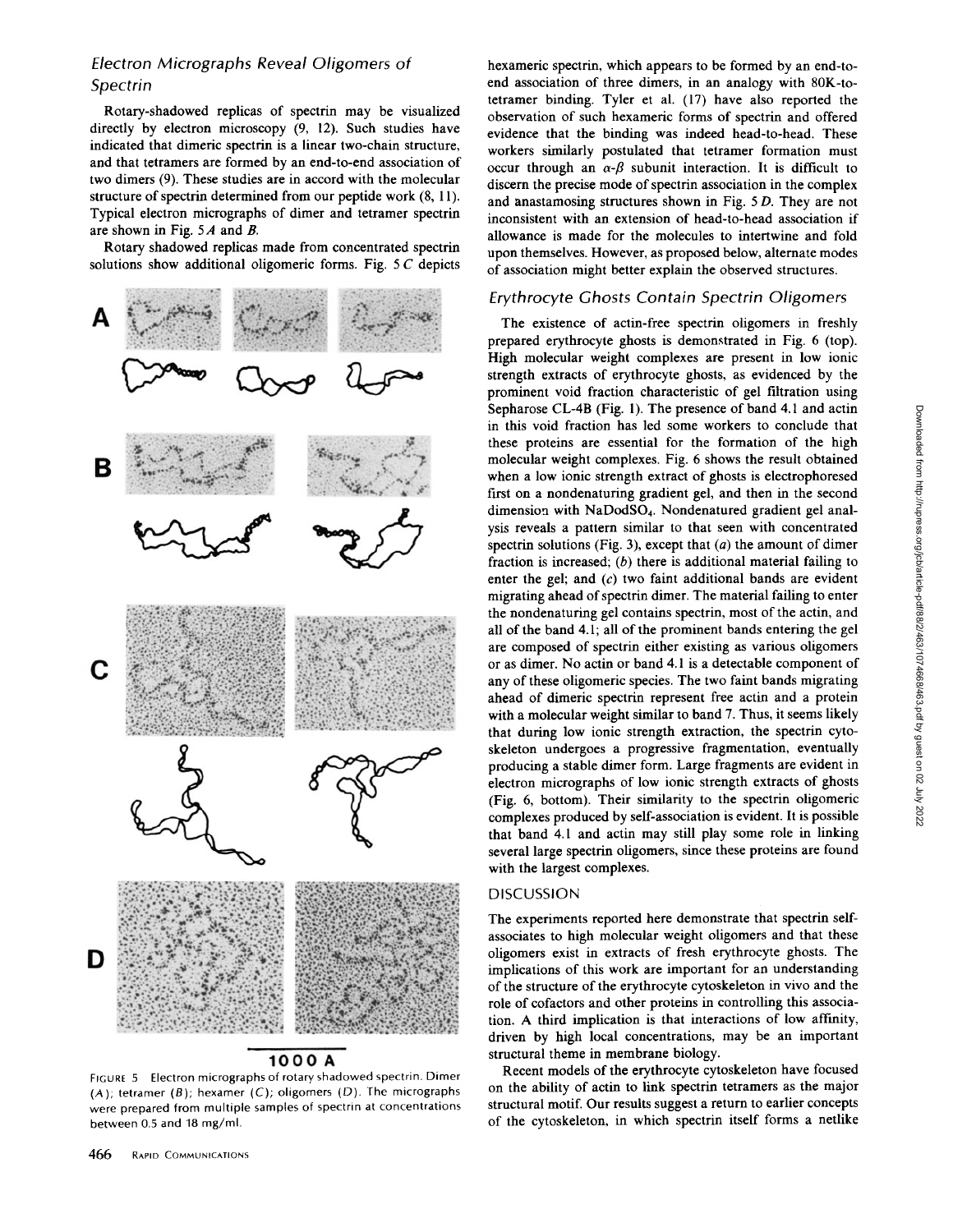submembranous supporting array (18). In Fig. 7, two mechanisms showing how such arrays may be formed are proposed. Spectrin tetramers and hexamers clearly involve an association through the ends of the polypeptide chains, characterized by an interaction between the 80,000-dalton  $\alpha$ -chain domain and probably the 28,000-dalton  $\beta$ -chain domain. A similar noncovalent association between these two peptides exists in dimeric spectrin. Thus, as first suggested by Shotton et al. (9), the tetramer transition may involve a redirection of this existing non-covalent inter-subunit bond, a hypothesis consistent with the high energy of activation characteristic of the process (16) . Hence, oligomerization may occur by separation at the ends of the spectrin subunits allowing unlimited growth of the network. Furthermore, it seems likely that this same process might operate at each of the noncovalent association sites between subunits identified earlier (11). Thus, much like a zipper, a given spectrin dimer might split to form new associations with



FIGURE 6 Analysis of low ionic strength extracts of erythrocyte ghost membranes. Extracts of ghosts contain oligomeric forms of spectrin (top, arrows) that are devoid of other proteins . Most of the actin and band 4.1 are present, as very large complexes that fail to enter the nondenaturing gel. First dimension: 2-5% nondenaturing gradient electrophoretic gel, anode is to the right. Second dimension: 10% Laemmli NaDodSO<sub>4</sub> electrophoretic gel. Additional molecular weight markers have been added to the ghosts used for calibration of the gel (left) . Electron micrographs (bottom) of the crude low ionic strength erythrocyte extract demonstrate oligomeric complexes of variable size.

![](_page_4_Figure_3.jpeg)

FIGURE 7 Postulated mechanisms of spectrin association. Multiple noncovalent associations exist between subunits (11) . Terminal breaks could reassociate with a new partner, yielding the tetramer. Oligomers can be formed in the same manner. Alternatively, a similar process may occur at the other sites of noncovalent subunit association. More extensive unzippering of dimers could promote the formation of branching networks as depicted.

other subunits, leading to a limitless and dynamic (each site is in equilibrium) spectrin cytoskeletal network. In such a model, the proper functional unit would be a spectrin monomer.

Control of such a cytoskeleton could be effected at many points. Short filaments of F-actin may serve to locally stiffen the network. Each noncovalent interaction site might also be subject to local allosteric control by other proteins, inorganic phosphates, or covalent phosphorylation. The strength and elasticity of the overall network would thus be a function of the strength of all the noncovalent chain-chain associations.

Finally, the spectrin cytoskeleton may represent the first clear example of what may prove to be a common structural principal in membrane assembly. A spectrin-ankyrin (band 2.1) interaction of high affinity ( $K_a = 10^{-7}$  M) constrains the spectrin to a narrow submembranous shell. Because of such constraint, the local concentration of spectrin would become exceedingly high  $(>10^{-4}$  M), allowing interactions of lower affinity to assume importance. The oligomerization of spectrin is one such interaction; the binding of specific phospholipids to spectrin may be another (19-21). By reliance on interactions of intermediate and low affinity, the cell solves the problem of premature assembly of complex structures. Thus, spectrin oligomers would not clog the biosynthetic machinery of the developing erythrocyte nor would free spectrin carry with it extraneous lipid or other proteins . Secreted proteins rely on inactive precursor forms to restrict inappropriate activity; proteins that remain inside cells may rely on finely coupled high affinity-low affinity binding to accomplish the same purpose. We term this concept affinity modulated assembly and plan to explore its implications in subsequent manuscripts.

Chicken skeletal muscle actin was <sup>a</sup> generous gift of Dr. M. Mooseker We thank Mr. W. B. Haigh and Mr. J. Albert for expert technical assistance, and Drs. G. Palade, M. A. L. Atkinson, W J. Knowles, and D. W. Speicher for many helpful discussions.

This work was supported by grant GM <sup>21714</sup> from the National Institutes of Health.

Received for publication 16 October 1980, and in revised form 10 November 1980.